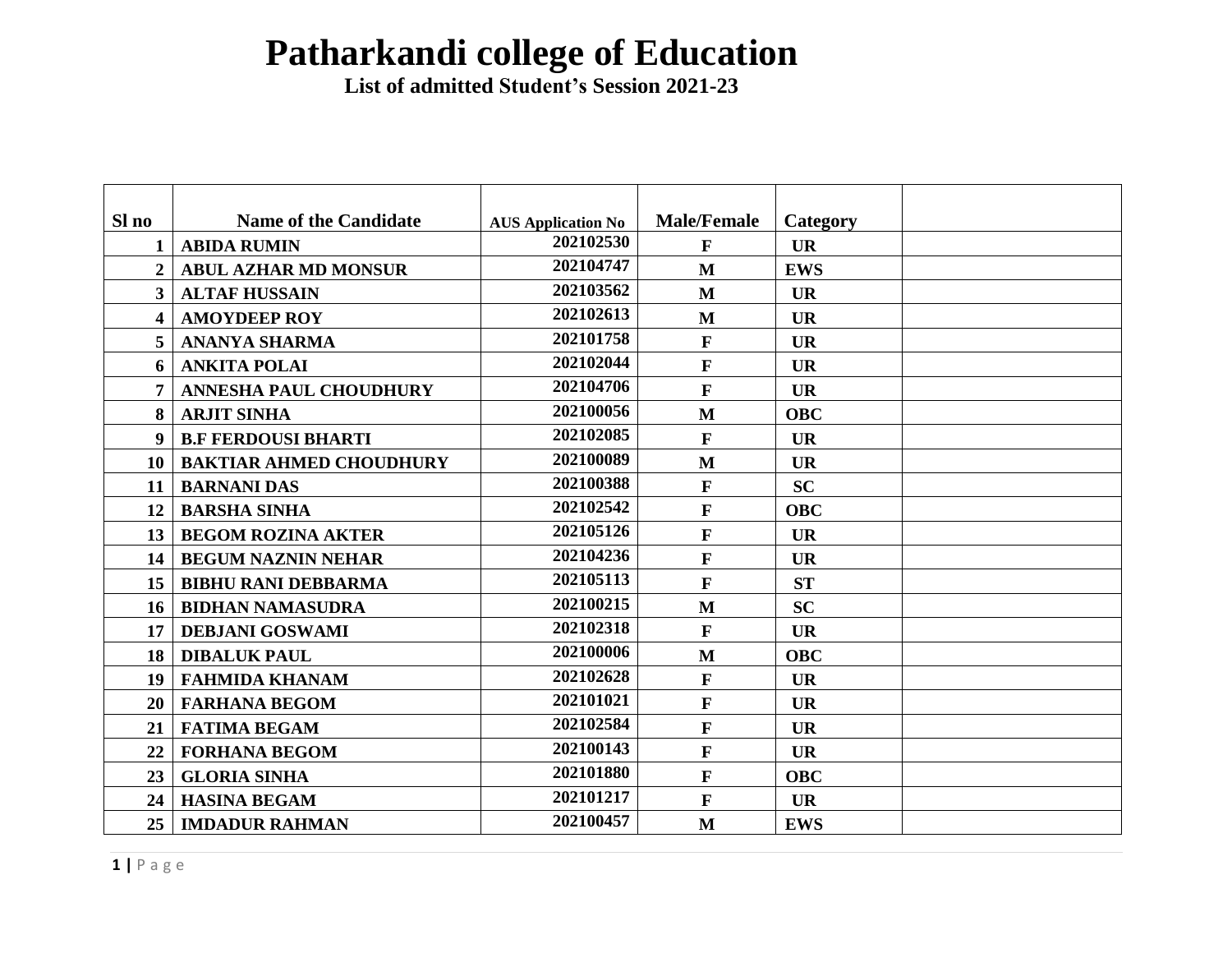| 26              | <b>IMRAN HUSSAIN</b>        | 202103985 | $\mathbf{M}$ | <b>EWS</b> |  |
|-----------------|-----------------------------|-----------|--------------|------------|--|
| 27              | <b>JAYA RUDRA PAUL</b>      | 202103941 | $\mathbf F$  | <b>UR</b>  |  |
| 28              | <b>JUNAID AHMED</b>         | 202100663 | $\mathbf{M}$ | <b>UR</b>  |  |
| 29              | <b>JYOTI DEB NATH</b>       | 202102011 | $\mathbf F$  | <b>UR</b>  |  |
| 30              | <b>KABIL AHMED</b>          | 202101422 | $\mathbf{M}$ | <b>UR</b>  |  |
| 31              | <b>KRISHNA DAS</b>          | 202104341 | $\mathbf F$  | <b>SC</b>  |  |
| 32 <sup>2</sup> | <b>MAHMUDUL HASAN</b>       | 202105423 | $\mathbf{M}$ | <b>EWS</b> |  |
| 33 <sup>1</sup> | <b>MAJNUN AHMED</b>         | 202101920 | $\mathbf{M}$ | <b>UR</b>  |  |
| 34              | <b>MAMATA NATH</b>          | 202102508 | $\mathbf F$  | <b>OBC</b> |  |
| 35 <sup>5</sup> | <b>MANARUL ISLAM</b>        | 202102073 | $\mathbf{M}$ | <b>UR</b>  |  |
| 36              | <b>MASIOSANU DEBBARMA</b>   | 202105149 | $\mathbf F$  | <b>ST</b>  |  |
| 37              | <b>MASUM AHMED</b>          | 202101232 | $\mathbf{M}$ | <b>UR</b>  |  |
| 38              | <b>MD. ABU HASAN MIAH</b>   | 202103305 | $\mathbf{M}$ | <b>UR</b>  |  |
| 39              | <b>MD. MUSA KALIM</b>       | 202100240 | $\mathbf{M}$ | <b>EWS</b> |  |
| 40              | <b>MD. NURUJJAMAN KHAN</b>  | 202100475 | $\mathbf{M}$ | <b>UR</b>  |  |
| 41              | MIR MD. JAHANGIR ALAM       | 202104375 | M            | <b>OBC</b> |  |
| 42              | <b>MOHIT KANOO</b>          | 202100735 | $\mathbf{M}$ | <b>PWD</b> |  |
| 43              | <b>MOKBUL ISLAM</b>         | 202103821 | M            | <b>OBC</b> |  |
| 44              | <b>MONWARA BEGAM</b>        | 202100991 | $\mathbf F$  | <b>UR</b>  |  |
| 45              | <b>MOSTAQUE AHMED</b>       | 202102133 | $\mathbf{M}$ | <b>EWS</b> |  |
| 46              | <b>MRIDUL SINHA</b>         | 202101256 | $\mathbf{M}$ | <b>OBC</b> |  |
| 47              | <b>NAIMA NOORI</b>          | 202100931 | $\mathbf{F}$ | <b>UR</b>  |  |
| 48              | <b>NAZIDA BEGAM</b>         | 202101189 | $\mathbf F$  | <b>UR</b>  |  |
| 49              | <b>NAZMA BEGAM</b>          | 202102601 | $\mathbf F$  | <b>UR</b>  |  |
| 50              | <b>NIKITA SINHA</b>         | 202100293 | $\mathbf F$  | <b>OBC</b> |  |
| 51              | NILUFAR KISMAT              | 202105605 | $\mathbf F$  | <b>UR</b>  |  |
| 52              | <b>OLIYA KHANAM TAPADAR</b> | 202102680 | $\mathbf F$  | <b>UR</b>  |  |
| 53              | <b>PALLABI GOSAI</b>        | 202101466 | $\mathbf F$  | <b>UR</b>  |  |
| 54              | PEWLY ROY                   | 202102441 | $\mathbf{F}$ | <b>UR</b>  |  |
| 55              | <b>PRITY DAS</b>            | 202100528 | $\mathbf F$  | <b>SC</b>  |  |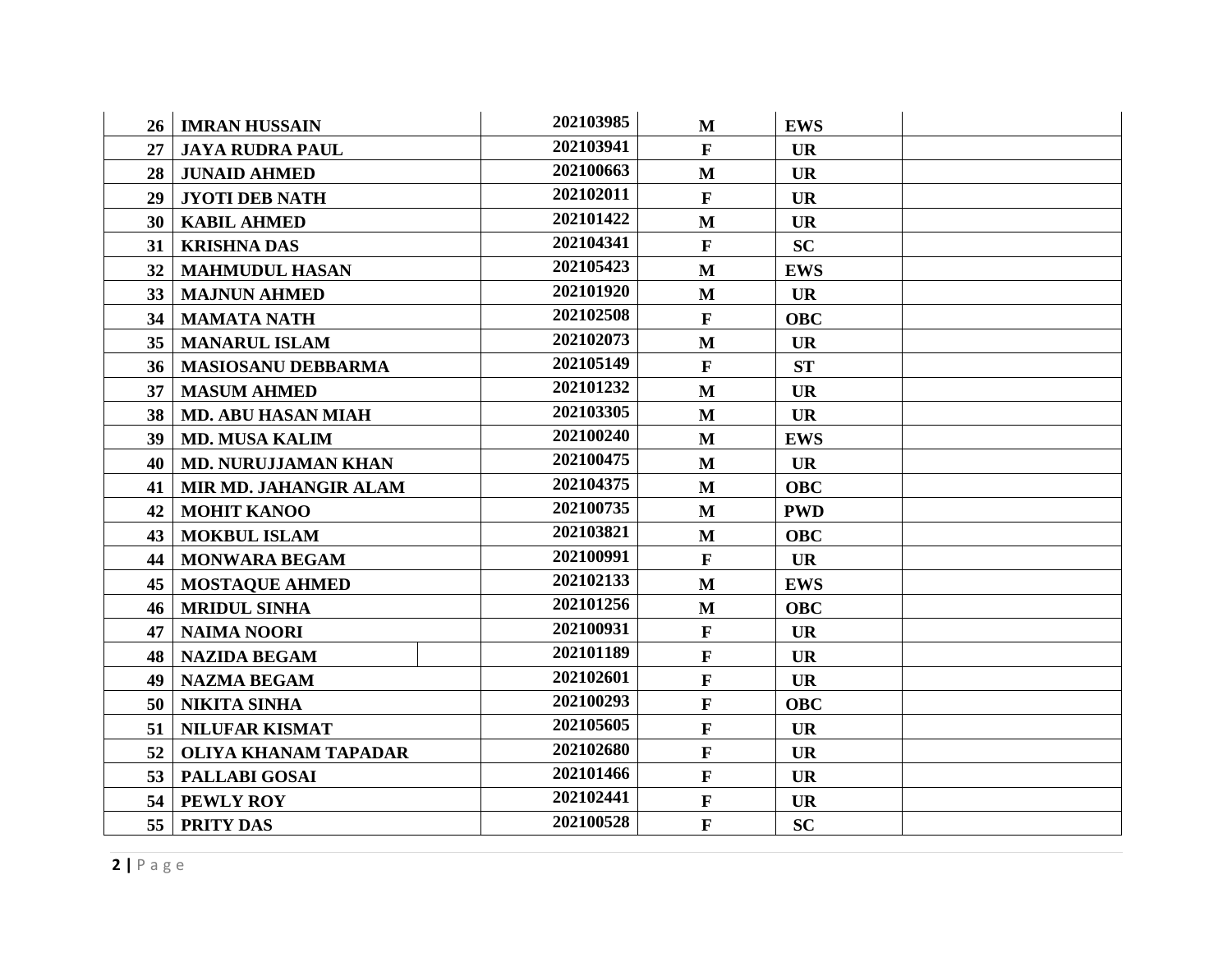| 56 | PRIYAL DEB PURKAYASTHA         | 202100164 | M            | <b>UR</b>  |  |
|----|--------------------------------|-----------|--------------|------------|--|
| 57 | PRIYANKA SARKAR                | 202100877 | $\mathbf F$  | <b>SC</b>  |  |
| 58 | PRIYANKA YADAV                 | 202101056 | $\mathbf F$  | <b>OBC</b> |  |
| 59 | <b>DURBA SHARMIN</b>           | 202105435 | $\mathbf F$  | <b>UR</b>  |  |
| 60 | <b>PUJA CHAKRABORTY</b>        | 202103840 | $\mathbf{F}$ | <b>UR</b>  |  |
| 61 | PUSHPITA ROY                   | 202101369 | $\mathbf F$  | <b>UR</b>  |  |
| 62 | <b>RAHELA BEGAM</b>            | 202100126 | $\mathbf{F}$ | <b>UR</b>  |  |
| 63 | <b>RAJDIP RAY</b>              | 202101816 | M            | <b>SC</b>  |  |
| 64 | <b>RAJIB DEB NATH</b>          | 202100097 | $\mathbf{M}$ | <b>OBC</b> |  |
| 65 | <b>RASHMI DUTTA</b>            | 202101210 | $\mathbf{F}$ | <b>OBC</b> |  |
| 66 | RATUL BHATTACHARJEE            | 202101902 | $\mathbf{M}$ | <b>EWS</b> |  |
| 67 | <b>RISHA DEB</b>               | 202102041 | $\mathbf F$  | <b>UR</b>  |  |
| 68 | <b>RUKSANA BEGAM</b>           | 202102296 | $\mathbf{F}$ | <b>UR</b>  |  |
| 69 | <b>RUKSHANA BEGUM</b>          | 202100822 | $\mathbf F$  | <b>UR</b>  |  |
| 70 | <b>RUMI DAS</b>                | 202103899 | $\mathbf F$  | <b>SC</b>  |  |
| 71 | <b>RUPALI NATH</b>             | 202100556 | $\mathbf F$  | <b>OBC</b> |  |
| 72 | <b>SABANA SULTANA KHAN</b>     | 202104016 | $\mathbf F$  | <b>UR</b>  |  |
| 73 | <b>SABNAM BEGAM</b>            | 202100654 | $\mathbf F$  | <b>EWS</b> |  |
| 74 | <b>SAHID AHMED</b>             | 202101083 | M            | <b>UR</b>  |  |
| 75 | <b>SALIM AHMED CHOUDHURY</b>   | 202103961 | M            | <b>UR</b>  |  |
| 76 | <b>SAMARJIT MALAKAR</b>        | 202102257 | M            | <b>SC</b>  |  |
| 77 | <b>SAMIR UDDIN</b>             | 202101727 | $\mathbf{M}$ | <b>UR</b>  |  |
| 78 | <b>SANDEEP PAUL</b>            | 202104811 | M            | <b>UR</b>  |  |
| 79 | <b>SANGITA DAS</b>             | 202101604 | $\mathbf F$  | <b>SC</b>  |  |
| 80 | <b>SARMISTA DEB</b>            | 202102099 | $\mathbf F$  | <b>UR</b>  |  |
| 81 | <b>SAURAV SINGHA</b>           | 202102992 | M            | <b>OBC</b> |  |
| 82 | <b>SHAKIF AHMED</b>            | 202102591 | M            | <b>UR</b>  |  |
| 83 | <b>SHAKIR HUSSAIN MAZUMDER</b> | 202101968 | M            | <b>EWS</b> |  |
| 84 | <b>SHATAKSHI PAUL</b>          | 202101868 | $\mathbf{F}$ | <b>UR</b>  |  |
| 85 | <b>SHIBOM SONAR</b>            | 202104450 | M            | <b>UR</b>  |  |